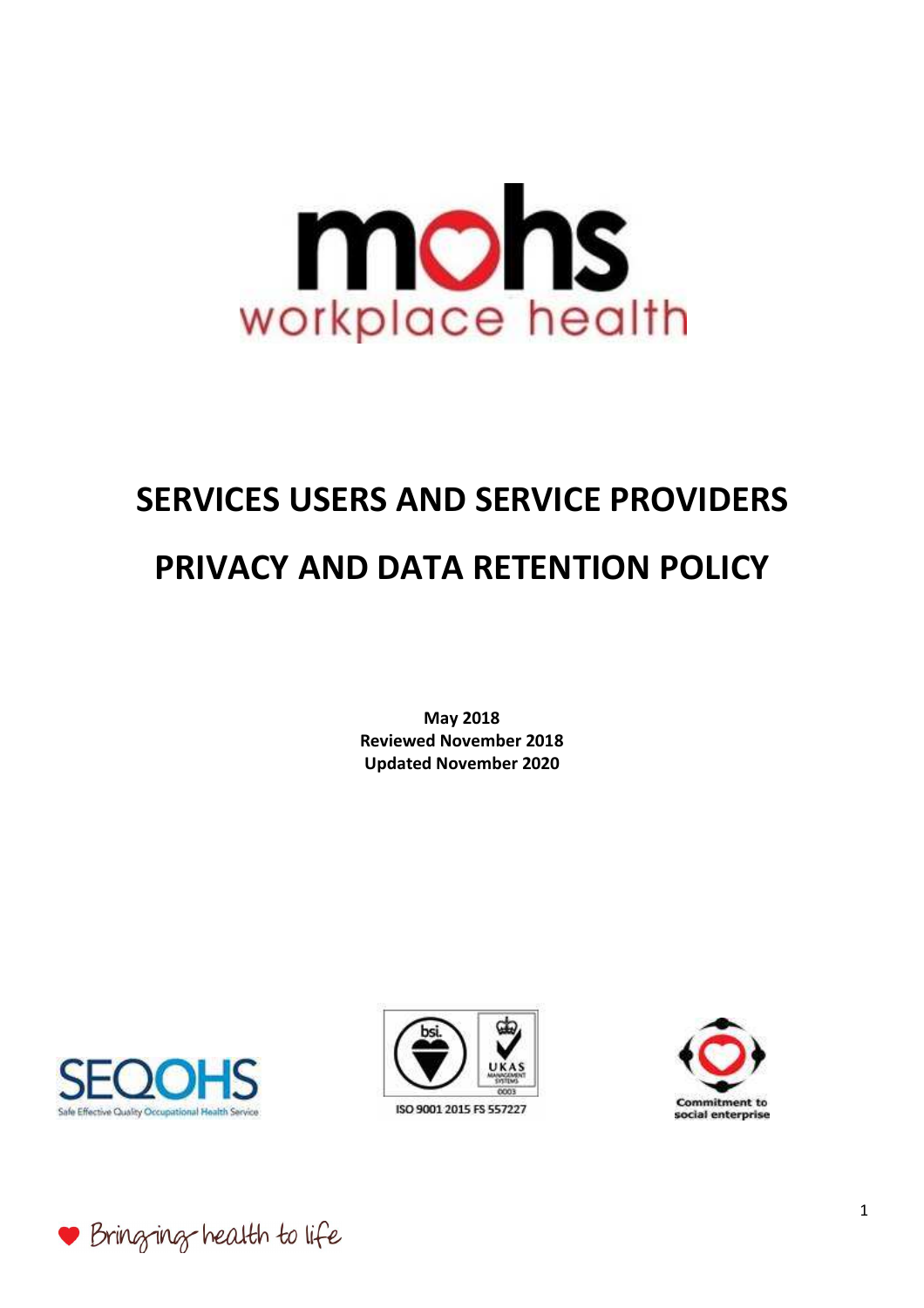# **1. Introduction**

MOHS Workplace Health (MOHS) is committed to protecting the privacy and security of your personal information and we will always treat you and your data with respect.

This privacy notice covers how we collect, use, store and disclose the data that you supply to us and your rights about data that we hold about you.

For the purposes of this notice, the data subjects include:

- services users
- service providers

# **The information we collect from you**

Personal individual information means any information about an individual from which that person can be identified. It does not include data where the identity has been removed (anonymous data). We will collect from yourselves or your employer, store, and use only the sections of the following categories of personal information which are relative to the reason for collection:

Service users:

- 1. Business contact details
- 2. Personal unique reference data of any person attending a medical assessment or training course, such as name, title, address, telephone numbers, personal email address for report delivery, clock number, date of birth, national insurance number (only required for medical surveillance bookings)
- 3. Employers name and address
- 4. Payment details
- 5. Employment records (including job titles, work history, working hours)

We may also collect, store and use 'special categories' of more sensitive personal data which require a higher level of protection:

- 6. Where required for management referral bookings: information about your health, including any medical condition(s), health and sickness records (including supplied GP or other medical specialist records) subject to appropriate confidentiality safeguards. We may use information about your physical or mental health, or disability status to assess your working capacity on health grounds, fitness to work, and to provide appropriate workplace adjustments.
- 7. Visual (only) evidence of a valid passport or alternative unique photographic proof (only required for attendance of health and safety courses and drugs and alcohol testing for identification )

Service providers:

- 1. Business contact details
- 2. Payment details

# **How the information is collected**

We collect personal information when entering into a contract. We may sometimes collect additional information from third parties including GPs or alternative medical specialists, but only with your consent.

# **When we will use your personal information**

We need all the categories of information identified above primarily to allow us to perform our contract with you [\*] and to enable us to comply with legal obligations [\*\*]. In some cases, we may use your personal information to pursue legitimate interests of our own or those of third parties [\*\*\*] (provided your interests and fundamental rights do not override those interests). We will process your personal information as follows, the asterisks show the purpose for

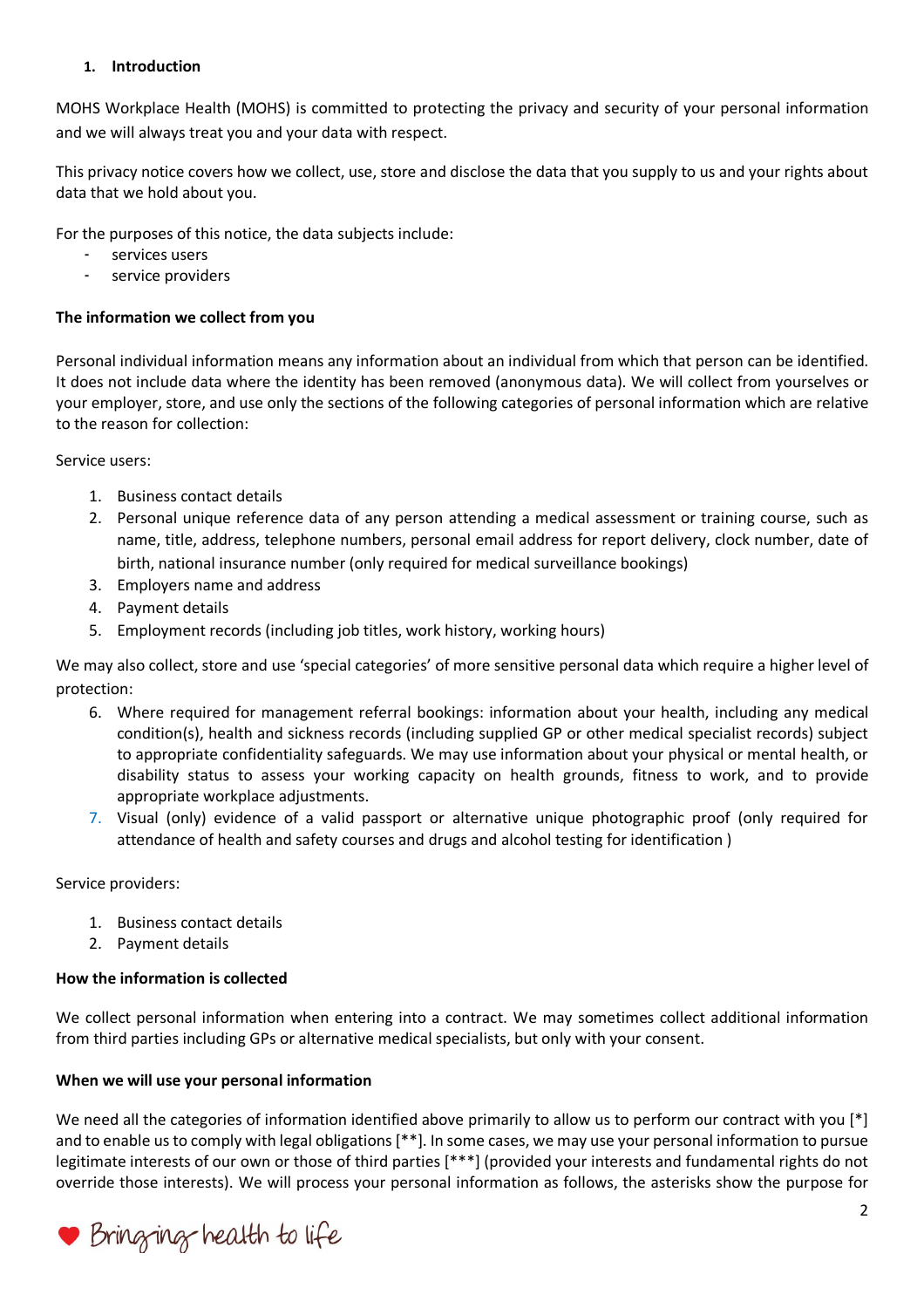#### processing:

| Service users:                                                                                |  |             |            |
|-----------------------------------------------------------------------------------------------|--|-------------|------------|
| Purpose                                                                                       |  | Type of     | Legitimate |
|                                                                                               |  | data        | interest   |
| Provision of a quote                                                                          |  | 1,3         | ** *       |
| To enable a booking for a medical assessment, or clinical health surveillance to be made,     |  | 1, 2, 3, 5, | ** *       |
| take place and relevant information to be provided following the booking                      |  | 6,7         |            |
| Referring on to or requesting a report from a GP or alternative medical specialists such as   |  | 1,2,3,5,    | *** *      |
| medical consultant, physiotherapist or psychotherapist                                        |  | 6           |            |
| To make a booking for a health and safety course, or site visit for the purposes of providing |  | 1,3,4       | ** *       |
| services                                                                                      |  |             |            |
| To inform you of impending review dates                                                       |  | 1,2,3       | ** *       |
| To provide relevant health and safety updates, including offers on training courses           |  | 1,3         | ** *       |
| Fraud prevention ie ensuring the person attending is the person named in the booking          |  | 2,3,7       | ** *       |
| To ensure that payment is successfully requested and received                                 |  | 1,3,4       | ** *       |
| To deal with complaints                                                                       |  | 1,3         | ** *       |

| <b>Service Providers:</b>                           |              |                     |  |
|-----------------------------------------------------|--------------|---------------------|--|
| Purpose                                             | Type of data | Legitimate interest |  |
|                                                     |              |                     |  |
| Receiving contracted services and to ensure payment | 1, 3, 4      | ** *                |  |

#### **Failure to provide information**

If you fail to provide certain information when requested, we may not be able to perform the contract we have entered into with you.

#### **Sensitive personal information**

'Special categories' of particularly sensitive personal information require higher levels of protection. We may process special categories of personal information in the following circumstances:

1. In limited circumstances, with your explicit written consent

2. Where we need to carry out our legal obligations and in line with our Data Protection Policy.

It is important that the personal information we hold about you is accurate and current, so please let us know if your information changes.

# **Disclosure/data sharing**

We may have to share your data with third parties, including third party service providers (ie contractors and designated agents); other entities in the group; in the context of a sale of the business; or with a regulator or to otherwise comply with the law; our insurers and/or professional advisers to manage risks or legal disputes

The following third-party service providers process personal information about you for the following purposes:

- Occupational health physicians and psychotherapist: self employed specialists
- Physiomed: physio partner
- Intuitive Computer management (ICM): IT support and data cloud hosts on behalf of MOHS
- Formus Professional: designers and maintainers of the database
- CK Chartered accountants: perform the company's annual accounts audit. (Data is only viewed during the audit and not accessed off site).

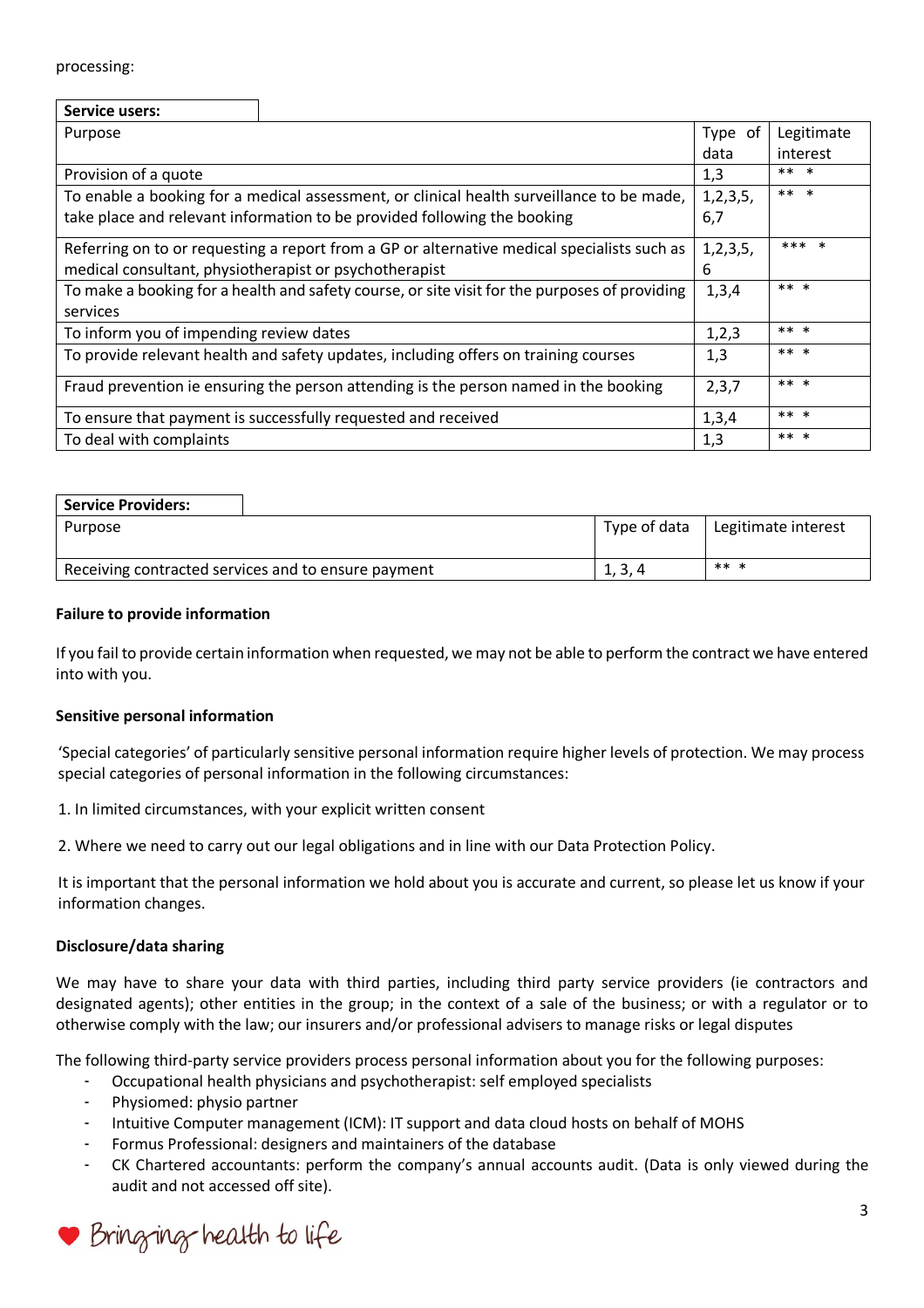- BSI and SEQOHS: auditors of the 9001 accreditation and the occupational health accreditation (Data is only viewed during the audit and not accessed off site)
- Highfield training: Accrediting body for first aid courses: Delegate name, DOB (necessary to ensure appropriate age limit achieved) title and date of course and results
- IOSH: Health and safety courses. Name, title and date of course and results

We do this where required by law; where it is necessary to administer the working relationship with you; or where we have another legitimate interest in doing so.

We require third parties to respect the security of your data and to treat it in accordance with the law.

# **Transfers of data outside of the EU**

We will not transfer the personal information we collect about you outside the EU.

# **Data retention**

Data is securely stored by MOHS for varying lengths of time, dependant on the type of data. However specific data such as under health and safety law requires us to keep results of health surveillance for a period of 40 years.

# **Your rights**

Under certain circumstances, by law you have the right to:

- **request access** to your personal information (commonly known as a "data subject access request"). This enables you to receive a copy of the personal information we hold about you and to check that we are lawfully processing it. Please contact our data processor, Helen Hooper, for a copy of this form.
- **request correction** of the personal information that we hold about you. This enables you to have any incomplete or inaccurate information we hold about you corrected.
- **request erasure** of your personal information. This enables you to ask us to delete or remove personal information where there is no good reason for us continuing to process it. You also have the right to ask us to delete or remove your personal information where you have exercised your right to object to processing (see below).
- **object to processing** of your personal information where we are relying on a legitimate interest (or those of a third party) and there is something about your particular situation which makes you want to object to processing on this ground. You also have the right to object where we are processing your personal information for direct marketing purposes.
- **request the restriction of processing** of your personal information. This enables you to ask us to suspend the processing of personal information about you, for example if you want us to establish its accuracy or the reason for processing it.
- **request the transfer** of your personal information to another party.

# **Right to withdraw consent**

In the limited circumstances where you may have provided your consent to the processing and transfer of your personal information for a specific purpose, you have the right to withdraw your consent for that specific processing at any time. Please contact our Data Protection Officer (DPO) Helen Hooper.

# **Complaints and questions**

If you have any questions about this privacy notice or how we handle your personal information, please contact the person responsible for DPO, Helen Hooper. If we have breached our duty of care, we will take appropriate action.

If you are not satisfied by our response you also have the right to make a complaint at any time to the Information